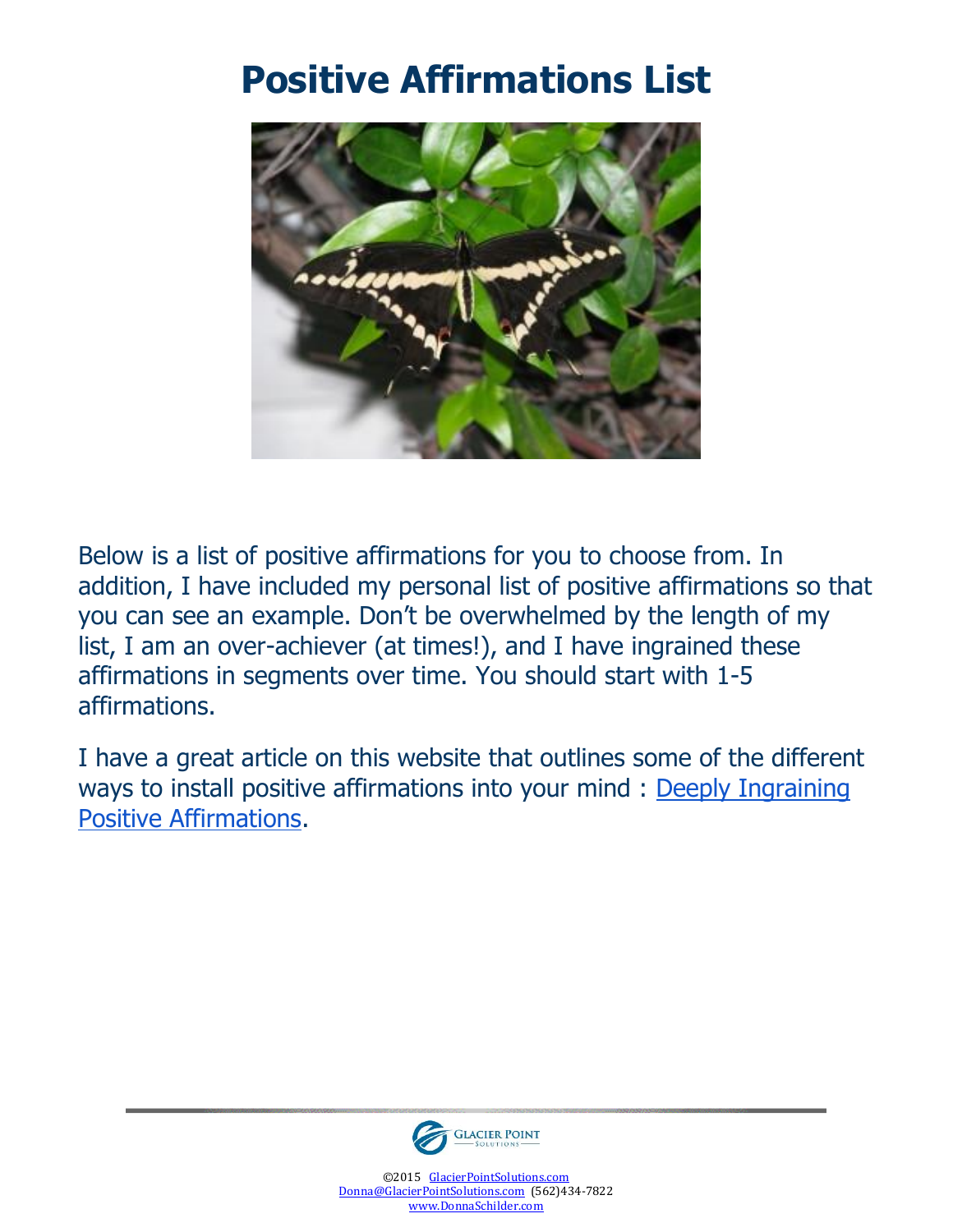## **TOTAL RELAXATION**

- I feel calm and relaxed.
- I breathe slowly and deeply.
- With each breath I become more relaxed.
- I breathe as a calm relaxed person.
- I feel completely carefree.
- I am free of worldly cares.
- I am free of unwanted stress.
- It is healthy and wise to let go and relax.
- I choose to enjoy this moment.
- I feel very positive and confident.
- I feel so peaceful and calm.
- I feel so comfortable.
- I feel like smiling.
- I am smiling.
- $\bullet$  I am happy and content and so relaxed.

## **HOW TO ATTRACT MONEY**

- I project wealth and good fortune to each person I meet.
- Large amounts of money are coming to me.
- Money flows to me easily and naturally, just as the waves flow into the shore.
- I deserve great sums of money and use it to help myself and others.
- I am putting more loving energy into my work and this is providing me with a larger and larger income.
- The more money I have the more money I have to give.
- I am like a magnet to money.
- It is attracted to me.
- My financial worth increases every day regardless of what I do.
- I am learning and growing every day which makes me more valuable to the world.
- Money is always circulating freely in my life and there is always a surplus.
- Every dollar I spend circulates, enriches the economy and comes back to me multiplied.
- I see money as a useful tool.
- The more money I have, the more money I can use to help myself and others.

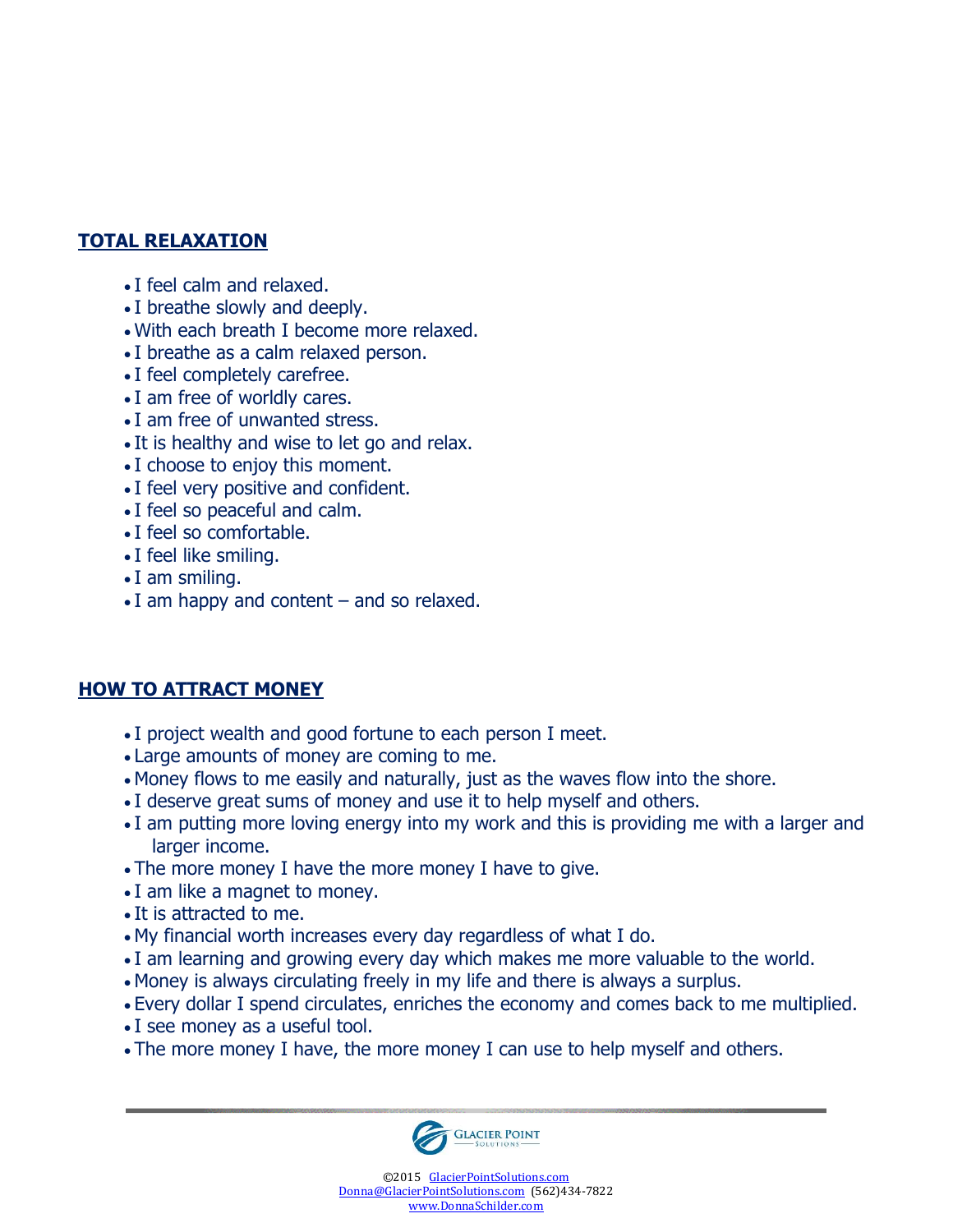## **SUPER STRENGTH WEIGHT LOSS**

- I love myself as I am, regardless of weight.
- I eject negative thoughts.
- I choose to be slim and healthy.
- I now see myself as being slim and healthy.
- Every day I get more control of my weight.
- My thoughts influence my body.
- I eject any negative thoughts about my body.
- I choose to think positively about my body.
- My beliefs create my physical reality.
- I now believe and I know that I control my weight.
- My new reality includes my ideal weight and shape.
- In my mind I am now slim, healthy and attractive.
- My physical reality is quick to follow.
- I shall attain and maintain my ideal weight.

## **SUPER STRENGTH SELF-ESTEEM**

- I am at peace with myself.
- I accept myself.
- My self-esteem is growing daily.
- I love the real me.
- I'm happy being who I am.
- All I have to be is me.
- My life is meaningful.
- My life is important.
- I now make good use of my life.
- I'll now be the best me I can be.
- I don't have to be perfect; I just choose to be perfectly me.
- I now recognize my talents and skills.
- I feel good about myself.
- I feel better each moment.
- I'm happy being me.
- The more I accept and love myself, the more I can accept and love others.

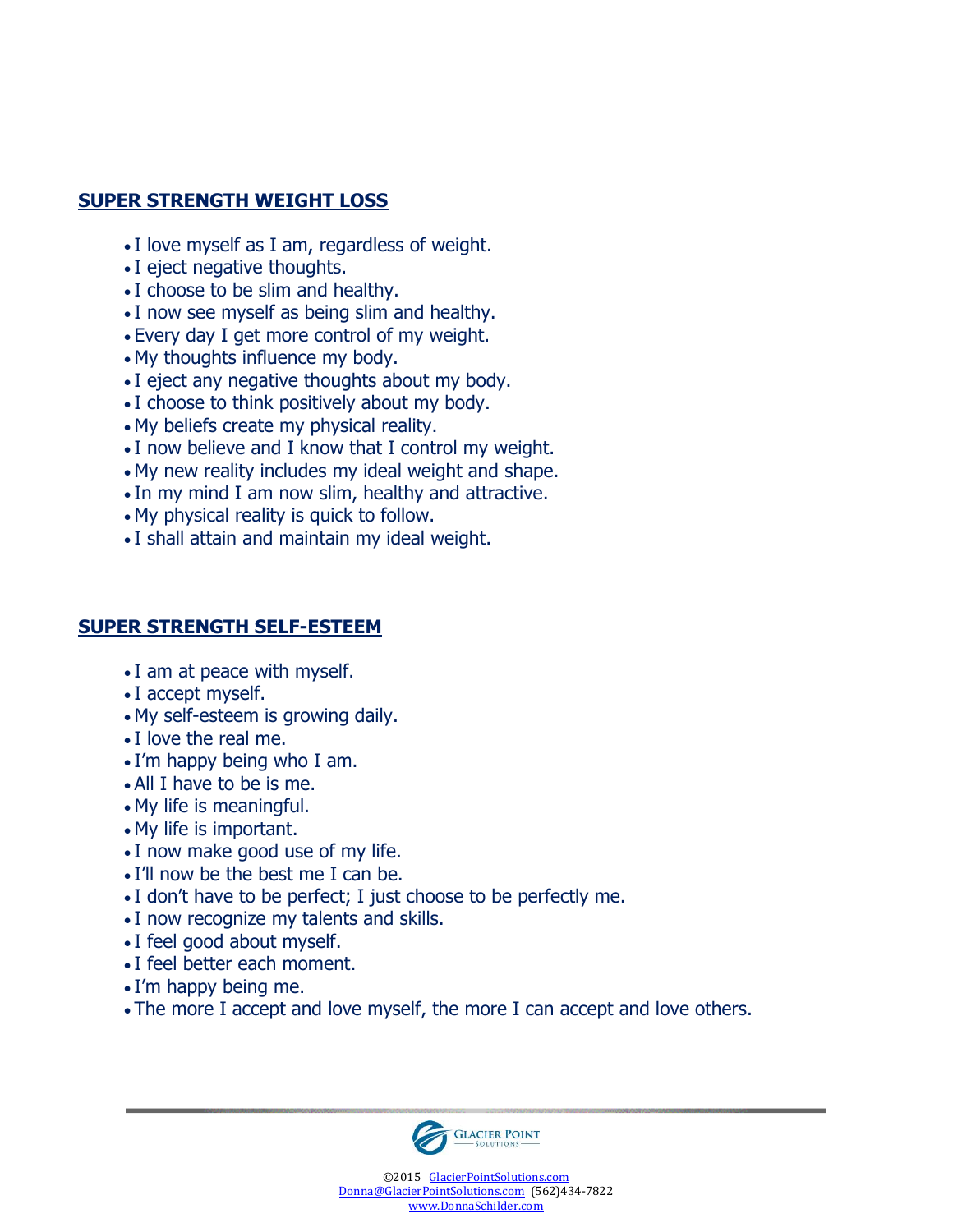## **BECOMING TOTALLY POSITIVE**

- I now eject negativity.
- I now control my thoughts.
- I now control my feelings.
- I'm building a storehouse of positive energy.
- I'm storing positive thoughts.
- I'm storing positive images.
- I am in charge of my mind.
- I am in charge of my life.
- I choose to be positive.
- I am positive.
- I have great potential and I'm going to use it.
- Everyday life gets better & better.
- I expect good things to happen.
- I see something positive in all situations.
- I turn negatives into positives.
- I am totally positive.

## **DEVELOP A SUPER MEMORY**

- Each day I tell myself I have a great memory.
- I have confidence in my memory.
- My memory improves every day.
- I replace negatives with positives.
- I easily remember anything of importance.
- My memory is well organized.
- I record information easily and naturally.
- My memory retrieval system is excellent.
- I am now good with names.
- I learn and recall names easily.
- I can remember names
- I do remember names.
- I am now proud of my memory.
- My mind is sharp.
- My memory for names is great.
- I enjoy remembering names.